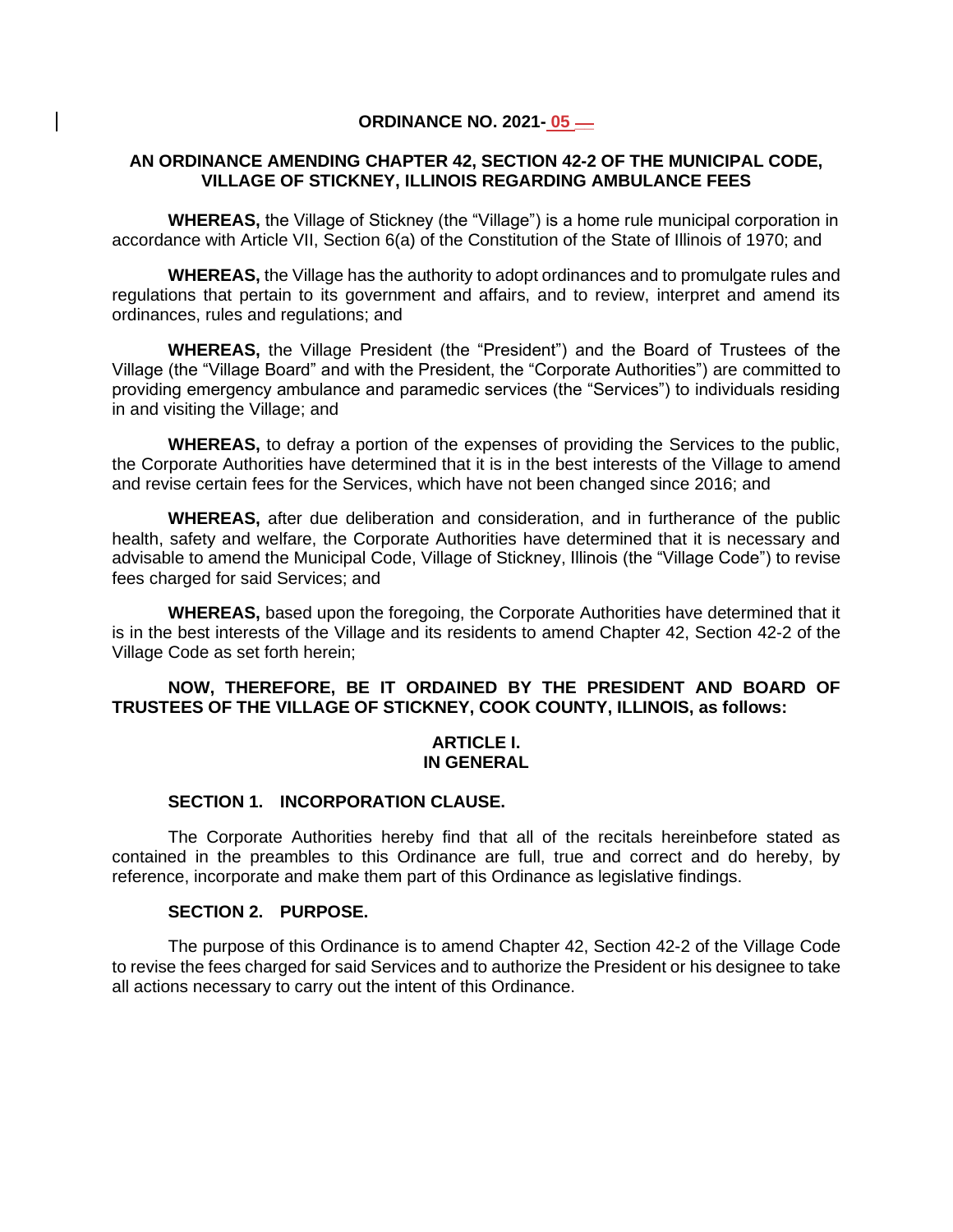### **ARTICLE II. AMENDMENT OF CHAPTER 42, SECTION 42-2 OF THE MUNICIPAL CODE, VILLAGE OF STICKNEY, ILLINOIS**

# **SECTION 3.0. AMENDMENT OF CHAPTER 42, SECTION 42-2.**

That the Village Code is hereby amended, notwithstanding any provision, ordinance, resolution or Village Code section to the contrary, by amending Chapter 42, Section 42-2, which Section shall be amended as follows:

## **Sec. 42-2. - Cost of ambulance service.**

- (a) The president and the board of trustees hereby find that the escalating increase in the costs of providing adequate ambulance services to residents and nonresidents of the village has created an urgent need for additional funds to provide such services. It is hereby declared that the fees imposed in this section are solely for the purpose of providing revenue to help defray the costs of such services.
- (b) The fees charged for ambulance services shall be as follows:

\$1,300 - Residents \$1,500 – Non-Residents

Recipients of ambulance services shall be responsible for payment for said services and where needed, the Village or its agent may make efforts in furtherance of collecting payment for said services.

- (c) There is hereby imposed a fee of \$650.00, plus \$15.00 per mile, for each and every ambulance response by the village that services an individual who is a resident of the village. There is hereby imposed a fee of \$750.00, plus \$15.00 per mile, for each and every ambulance response by the village that services an individual who is a nonresident of the village.
- (c) In addition to the fees as set forth in subsection (b) of this section, the following fees are hereby imposed for the following services provided by the village for any individual who is a resident or nonresident of the village:
	- Administration of oxygen. \$75.00.
- Immobilization. \$100.00.
- Extrication. \$500.00.
- Automobile fire. \$500.00.
- Pulse oximeter. \$20.00.
- Accucheck. \$25.00.
	- Engine apparatus. \$100.00.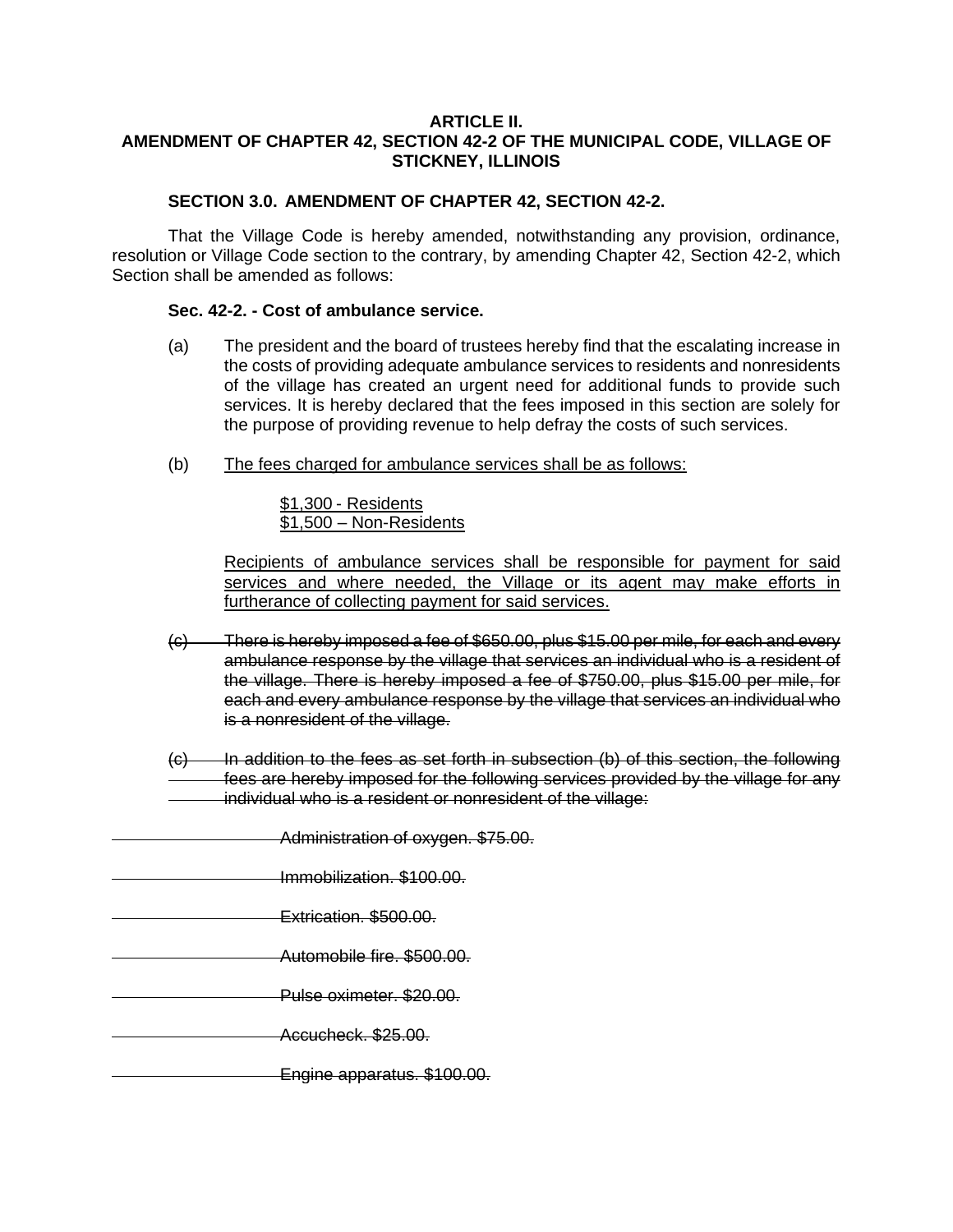- $(d)$ (c) All monies received by the village under the provisions of this section shall be placed in an account set up for the express purpose of funding expenses necessary to furnish ambulance services by the village.
- $\left(\frac{e}{e}\right)$  Nothing in this section shall authorize any village department or village official or employee to refuse or delay any service to any person, firm or corporation that has not paid for service or that owes for previous service.
- $(f)(e)$  The fire chief, upon written notice to the board of trustees, may increase the fees set forth in subsections (b) and  $\leftrightarrow$  of this section on an annual basis by no more than 4% per annum unless otherwise authorized or prohibited by the board of trustees by ordinance.

### **SECTION 3.1. OTHER ACTIONS AUTHORIZED.**

The officers, employees and/or agents of the Village shall take all action necessary or reasonably required to carry out, give effect to and consummate the amendments contemplated by this Ordinance and shall take all action necessary in conformity therewith.

### **ARTICLE III. HEADINGS, SAVINGS CLAUSES, PUBLICATION, EFFECTIVE DATE**

### **SECTION 4. HEADINGS.**

The headings of the articles, sections, paragraphs and subparagraphs of this Ordinance are inserted solely for the convenience of reference and form no substantive part of this Ordinance nor should they be used in any interpretation or construction of any substantive provision of this Ordinance.

### **SECTION 5. SEVERABILITY.**

The provisions of this Ordinance are hereby declared to be severable and should any provision of this Ordinance be determined to be in conflict with any law, statute or regulation by a court of competent jurisdiction, said provision shall be excluded and deemed inoperative, unenforceable and as though not provided for herein and all other provisions shall remain unaffected, unimpaired, valid and in full force and effect.

### **SECTION 6. SUPERSEDER.**

All code provisions, ordinances, resolutions, rules and orders, or parts thereof, in conflict herewith are, to the extent of such conflict, hereby superseded.

#### **SECTION 7. PUBLICATION.**

A full, true and complete copy of this Ordinance shall be published in pamphlet form or in a newspaper published and of general circulation within the Village as provided by the Illinois Municipal Code, as amended.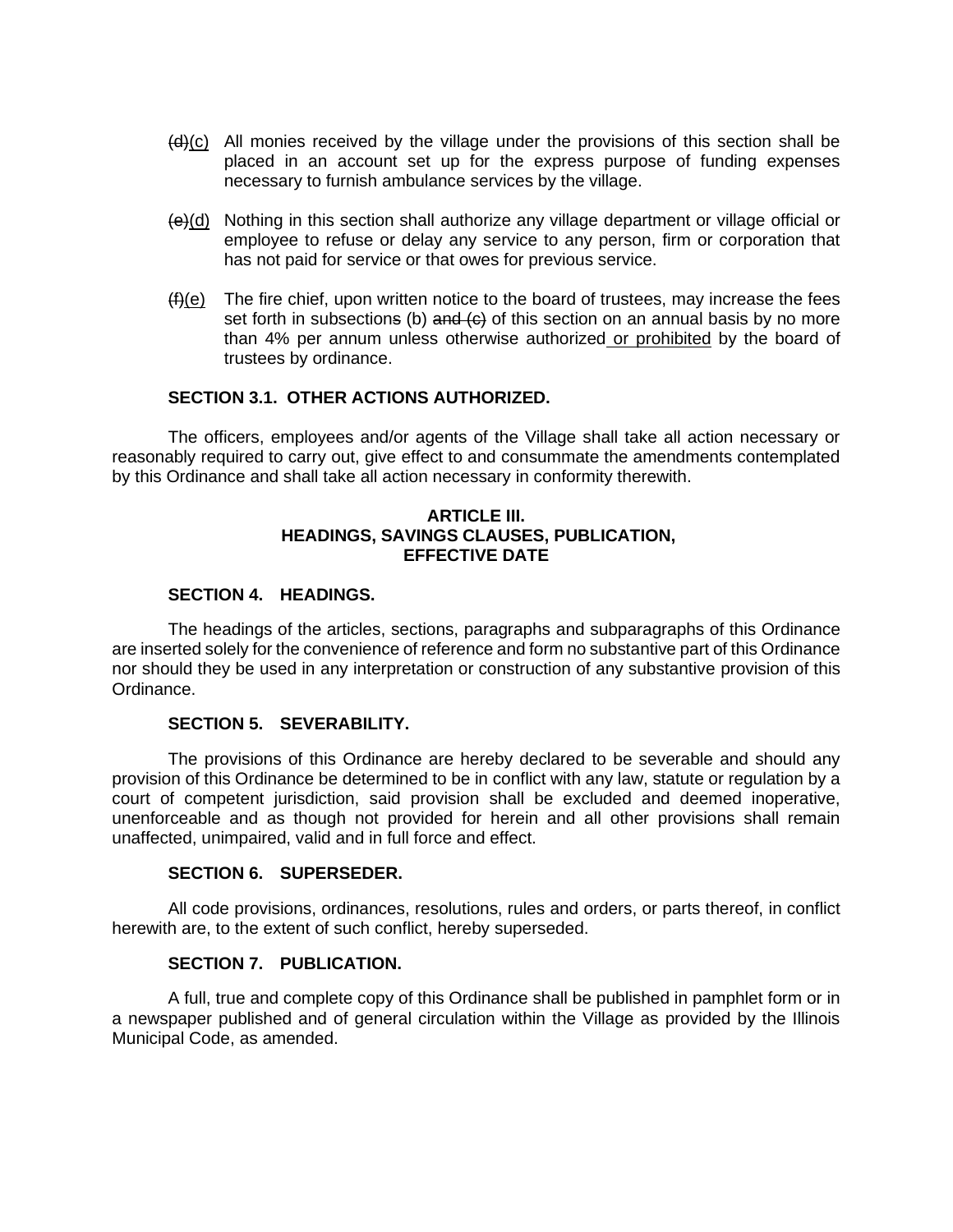# **SECTION 8. EFFECTIVE DATE.**

This Ordinance shall be effective and in full force ten (10) days after its passage, approval and publication in accordance with applicable law.

**PASSED** this 7<sup>th</sup> day of April, 2021.

**AYES: Trustees Hrejsa, Kapolnek, Milenkovic, Savopoulos, Torres & White**

**NAYS: None**

**ABSENT: None**

**ABSTENTION: None**

**APPROVED by me this 7th day of April , 2021.**

**Jeff Walik, President**

**\_\_\_\_\_\_\_\_\_\_\_\_\_\_\_\_\_\_\_\_\_\_\_\_\_\_\_\_\_\_\_\_\_\_\_\_\_\_\_\_**

**ATTESTED AND FILED in my office this 8 th day of April , 2021.**

**\_\_\_\_\_\_\_\_\_\_\_\_\_\_\_\_\_\_\_\_\_\_\_\_\_\_\_\_\_\_\_\_\_ Audrey McAdams, Village Clerk**

| <b>DACCED this</b> | $div$ of           | ∍מר    |
|--------------------|--------------------|--------|
| ГЛУУН ИНО          | <u> Electronic</u> | ------ |

**AYES:**

**NAYS:**

**ABSENT:**

**ABSTENTION:**

**APPROVED by me this \_\_\_\_ day of\_\_\_\_\_\_\_\_\_\_\_\_\_\_, 2021.**

**\_\_\_\_\_\_\_\_\_\_\_\_\_\_\_\_\_\_\_\_\_\_\_\_\_\_\_\_\_\_\_\_\_\_\_\_\_\_\_\_ Jeff Walik, President**